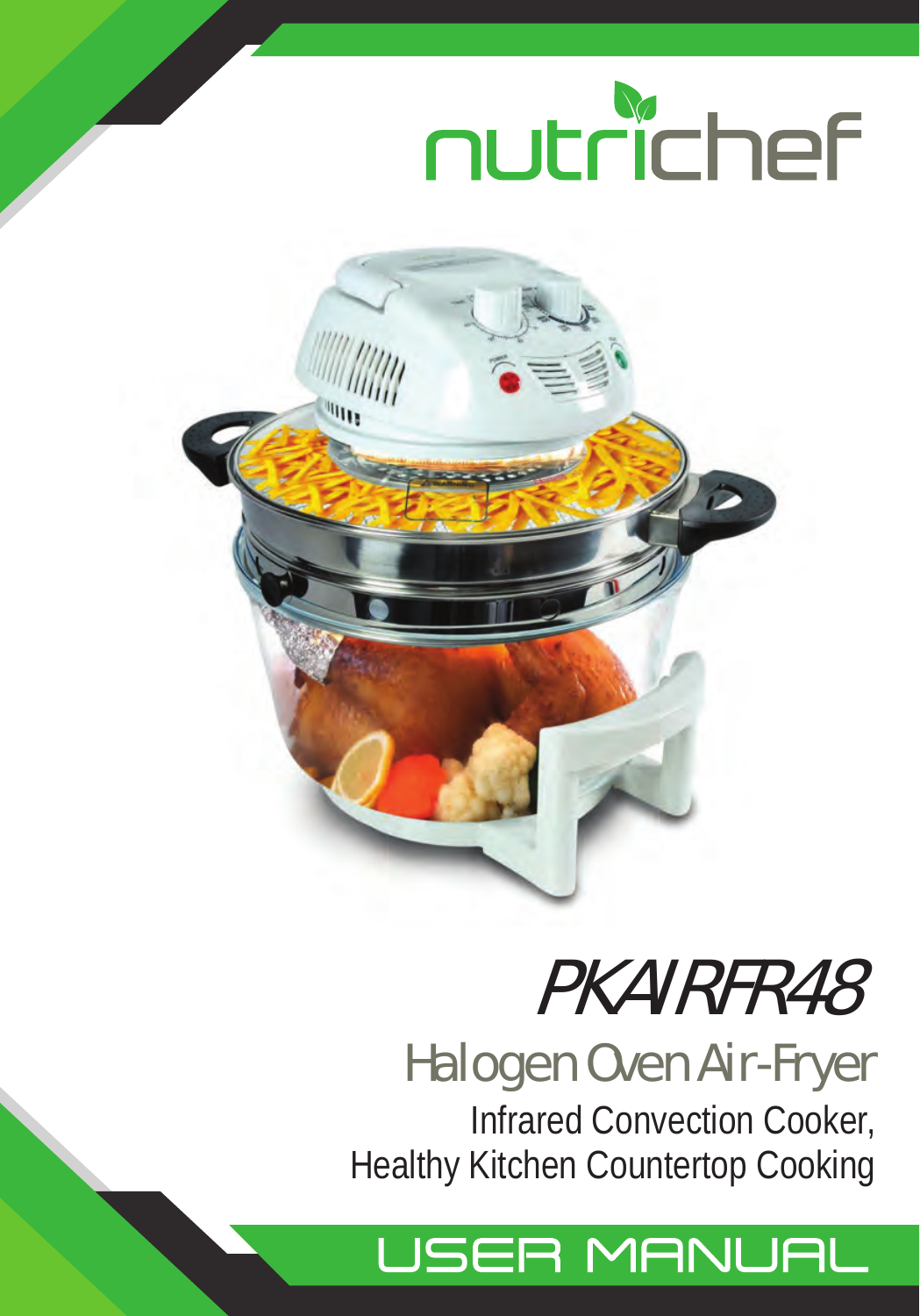#### **Important Safety Instructions**

- **• These basic safety precautions should always be followed:**
- 1. Read all instructions.
- 2. Always switch power **OFF** before removing plug from wall outlet.
- 3. Remove plug by grasping the plug. **DO NOT PULL THE CORD.**
- 4. To protect against electrical shock, do not immerse cord, plugs or motor assembly in water or other liquids.
- 5. Unplug from power outlet when not in use and before cleaning.
- 6. Allow the appliance to cool before putting on or taking off parts.
- 7. Do not use outdoors. This appliance is not designed for outdoor use.
- 8. Do not place the appliance on or near electrical equipment, hot gas flame or in a heated oven.
- 9. Do not let the cord hang over the edge of a table or counter or to touch hot surfaces. Always use on a stable flat surface.
- 10. Extreme caution must be used when moving an appliance containing hot oil or other hot liquids.
- 11. Do not use appliance for purpose other than intended usage.
- 12. Do not move or lift the convection oven while the power cord is still connected to th wall outlet. Remove the plug from the wall outlet, then remove the top by using both hands, move carefully.
- 13. Before removing the lid: Turn the time off, disconnect the power cord. Lift the top using carrying handle. Place the top, preferably resting the stainless steel edge rim and the handle/plastic top on a flat surface.
- 14. Do not place the hot underside of the lid directly onto laminated surfaces, wood surfaced, paper plastic or other flammable surfaces. Put the lid on a heat resistant surface.
- 15. Always place the top unit onto the bowl before plugging in the power cord and switching on.
- 16. Do not clean with metal scouring pads.
- 17. No user service care. Do not operate if the appliance has damage or broken cable or plug, return the oven to authorized service centre or qualified persons.
- 18. The appliance is not intended for use by persons (including children) with reduced physical, sensory or mental capabilities, or lack of experience and knowledge, unless they have been given superivision or instruction concerning use of the appliance by a person responsible for their safety.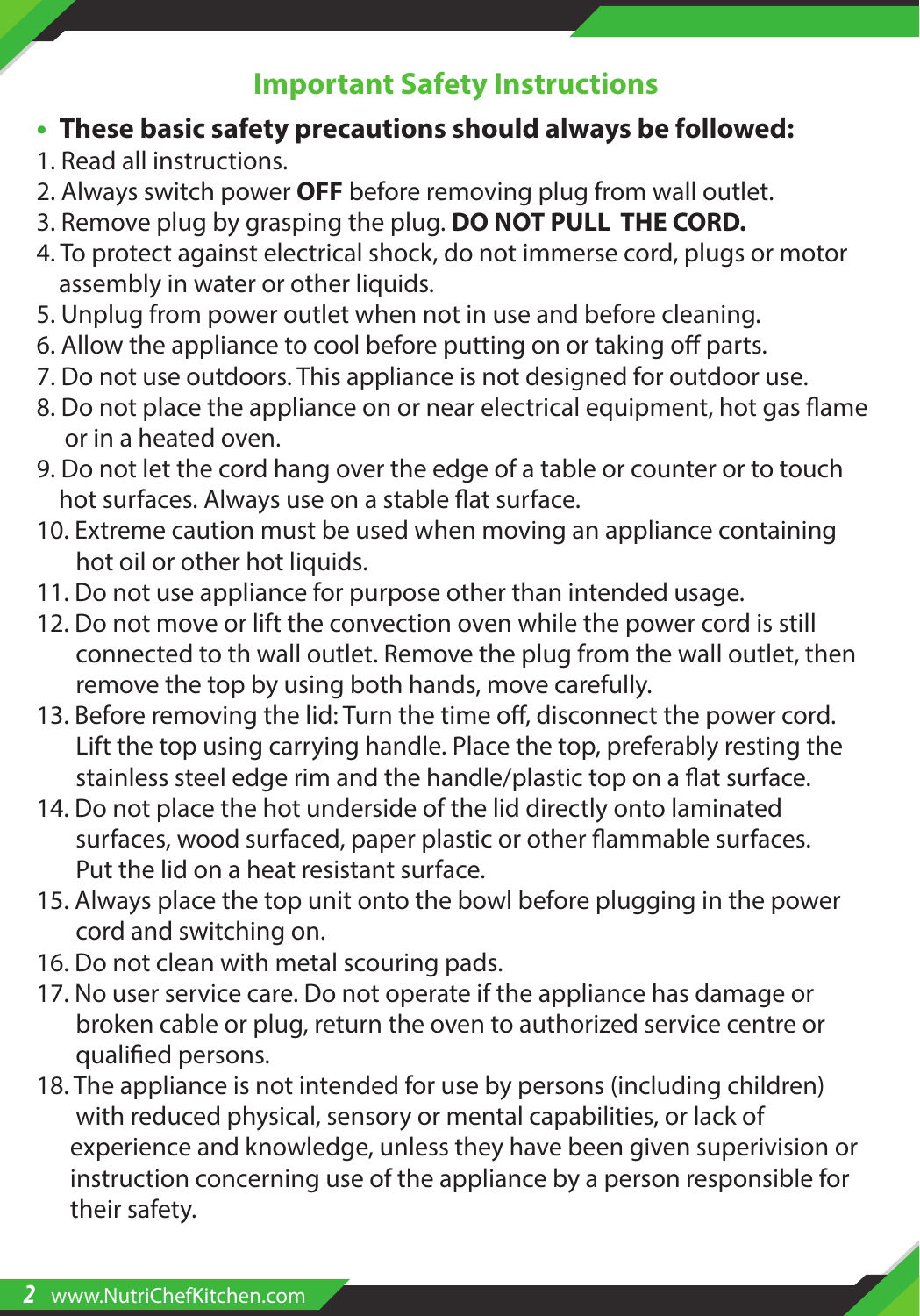#### **A Tradition of Quality Convection Oven**

#### **• Introduction**

The multi-function convection oven has brought an end to the traditional cooking way. While cooking, the convection oven produces a circle of hot moving air, which cooks the food all over evenly. The cooked food becomes a very delicious dish with its natural flavor and full nutrition.

The model of the convection oven is reasonably designed with attractive appearance. In it, there are a 149 - 482°F scope temperature controller (thermostat) and 0-60 minute scope timer. You may select the cooking temperature and cooking time for your food. The hot air inside the oven will never bring about smoke, nor will the food be burnt. Your kitchen is then clean and safe, free from contamination.

The convection oven not only saves you from the heavy kitchen work, but also makes your cooking enjoyable.

#### **• Operation**

- 1. Put the steel racks into container, then put the food in. Note there is some space between the food and the oven lid.
- 2. Insert the oven plug according to the power specification. It is not allowed to share the same plug-set with other electrical appliances.
- 3. Turn the timer clockwise to your required time, then the red lamp lights up.
- 4. Set the temperature controller clockwise to your required temperature, then the green light turns **ON**. The convection starts working.
- 5. The green lamp can be turned off before the due time. This shows the oven has achieved the set temperature. When the oven's temperature becomes lower than what you need, the oven will automatically turn the heater on and the green lamp will also turn on to indicate heating process.

#### **• Important**

- 1. When the convection oven works, the handles, which are linked to steel bar, will be expanded by heat and become loose, but the doesn't matter, they will be restored when the temperature goes back down to normal.
- 2. Don't put the oven lid directly on the desk after cooking, otherwise the desk will get burned. Place it on a dish, bowl or heat-resistant base.
- 3. The devices on the oven lid are not allowed to be washed in the water. Clean the lid with a piece of clean soft cloth in case it gets stained.
- 4. The oven body can be washed only after is completely cooled off.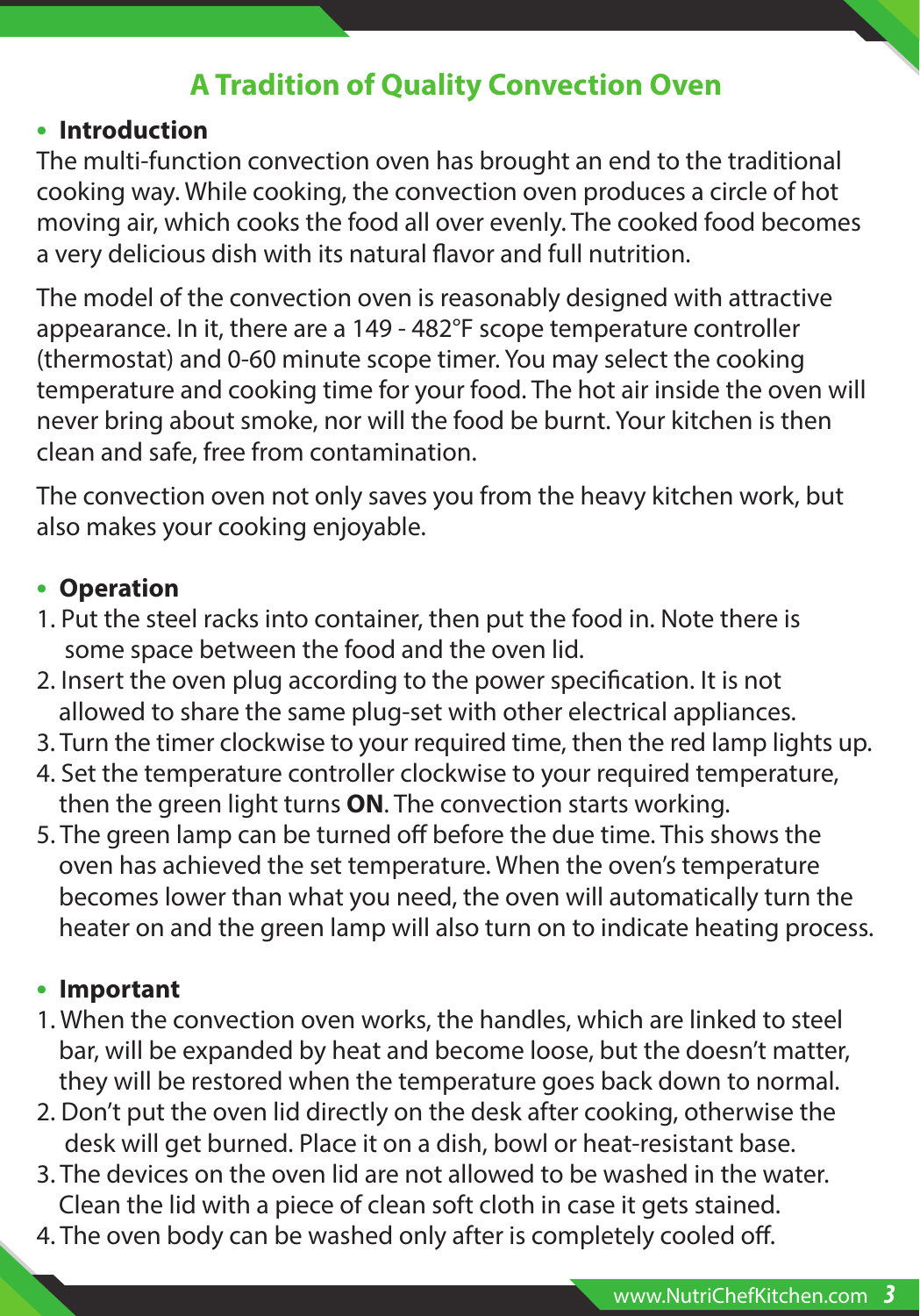#### **Check these outstanding features:**



#### **Features**

#### **1. Multifunction**

 **With a hot air circle and 149-482°F temperature range, the convection oven has a lot of functions:**

- **a.** Cook food in different ways, including baking, roasting, grilling, toasting, broiling and BBQ .
- **b.** Defreeze frozen foods quickly
- **c.** Drying and sterilizing
- **d.** Oven lid can be placed on other containers to cook

#### **2. Lowering Cholesterol**

 Modern medical science has proved that high cholesterol accounts for heart disease and blood vessel trouble. The hot moving air circle in the convection oven will decompose the fat tissue and lower the cholesterol content to minimum. So, the food cooked in this kind of oven is very helpful to your health.

#### **3. Saving Time and Energy**

 Due to the high efficiency of the hot moving air in the oven, the cooking time and the consumed energy are reduced to minimum. Our experiment shows that the convection oven saves electricity up to 20% as compared to ordinary ovens.

#### **4. Preserving the food's nutrition and the natural flavor.**

 High temperature and prolonged cooking time always destroy the food's nutrition and change its natural flavor. The temperature and time control in the convection oven can solve this problem.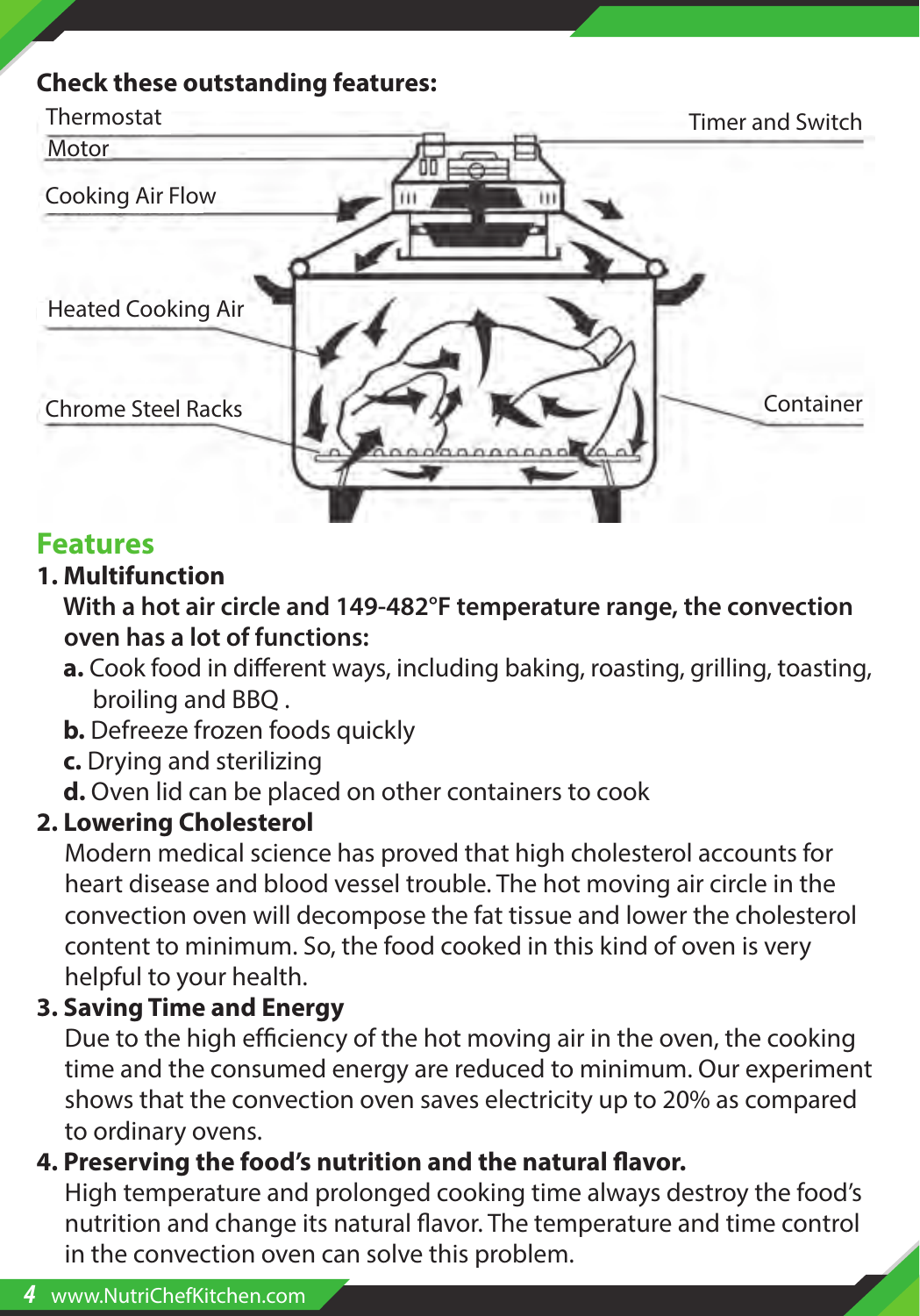#### **Quick Reference Card In this manual, you will find:**

- **•** How to roast **•** How to bake **•** How to broil **•** How to toast
- 
- 
- **•** How to steam **•** How to fry **•** How to defrost
- 

- **• How to Broil**
- **•** Place the food directly on the wire rack (low or high rack)
- **•** For very thick cuts of meat , turn the food at the halfway point
- **•** Like roasting, broiling time may vary depending on cut, size, amount of fat, etc.
- **• How to Steam**
- You can steam vegetables at the same time you cook your main dish by placing the vegetables in an aluminum foil pouch: add a few drops of water and seal the pouch.
- You can also add a cup of water in the bottom pot, with savory herbs and spices to steam fish or vegetables. But just a little water.
- **• How to fry**
- You can get the effect of deep-fat French flies without all the oil by dipping potato strips in polyunsaturated cooking oil, allow excess oil to drain away and cook according to cooking guide.
- To make delicious fried chicken , dip chicken pieces in batter and then in cooking oil, drain excess oil and cook according to chart provided.

#### **• How to Toast**

- You can get perfectly toasted bread and snack with the convection oven without preheating. Simply put the food directly on wire rack and watch it toast. It will be crisp on the outside and stay soft on the inside.
- You can also improve stale snack food like crackers, chips and even cookies by placing them in the convection oven for a few minutes at maximum temperature to bring back their crunchiness.

#### **• How to Defrost**

**•** You can use the convection oven to defrost frozen food more evenly than a microwave ovens, simply set the temperature at 212°F and check the food every 5-10 minutes.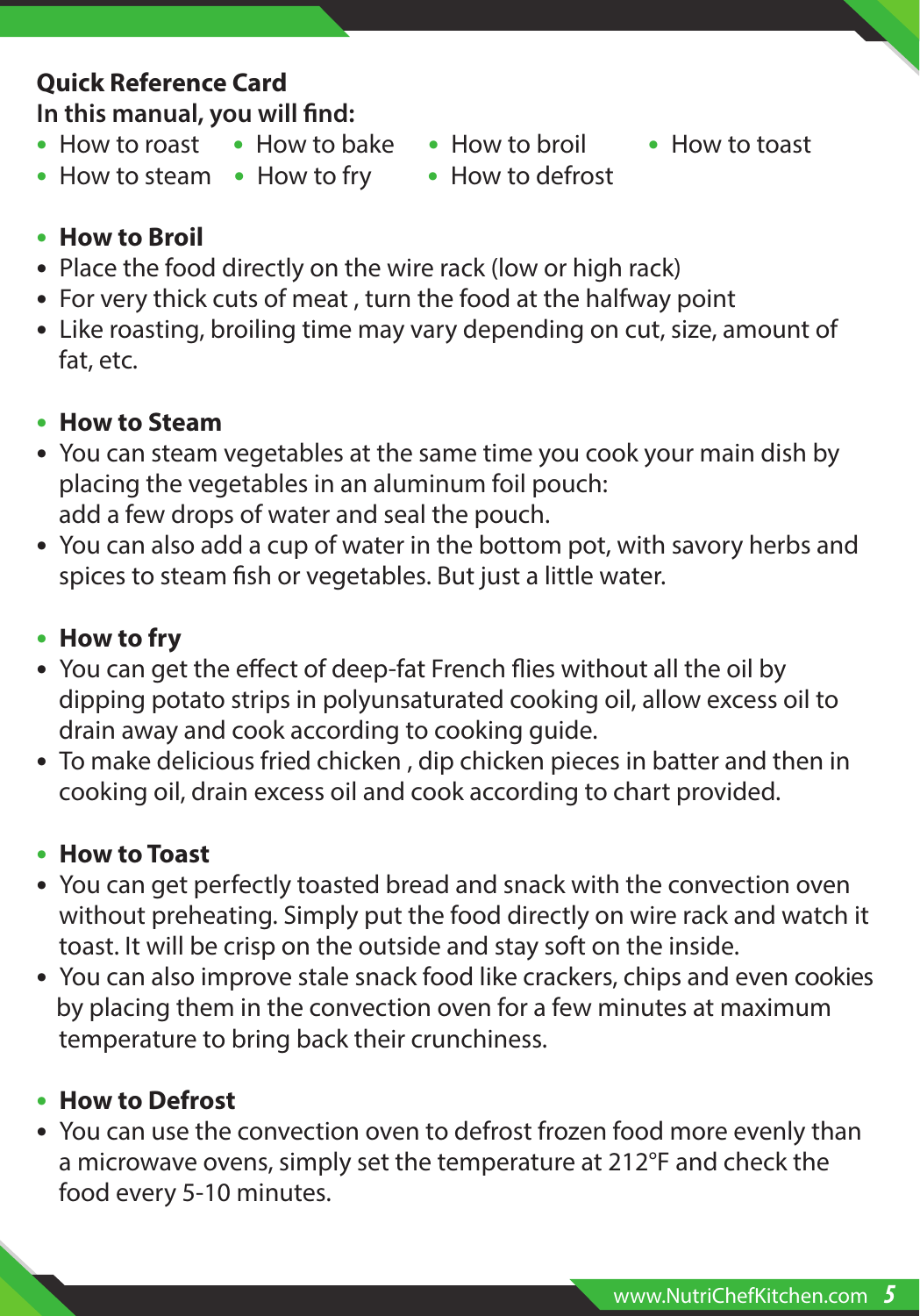#### **• Optional Extender Ring Crisp & Fry Attachment Instructions**

The Crisp & Fry Extender Attachment is easy to use -- and produces delicious results. This extender attachment serves as an optional cooking and food prep method when using your NutriChef Air Fry Halogen Oven.

#### **Follow these steps to put deliciously crispy chips, snacks and more on your table:**

- 1. Uncover the top lid of the Air Fry Halogen Oven.
- 2. Position the Crisp & Fry Extender Attachment securely over the glass cooking bowl.
- 3. Ensure the Crisp & Fry Extender Attachment air vents are set in the open position.
- 4. Place your food along with any necessary oils and flavorings onto the Crisp & Fry tray.
- 5. Close the top lid of the Air Fry Halogen Oven, then proceed to adjust your cooking Time & Temp settings.

Once done cooking with the Crisp & Fry Extender Attachment, allow the appliance to fully cook before cleaning. Carefully remove the extender attachment by its handles, clean the air fryer with hot soap and/or a mild detergent, and ensure to thoroughly dry before storage.





**Crisp & Fry Extender Attachment**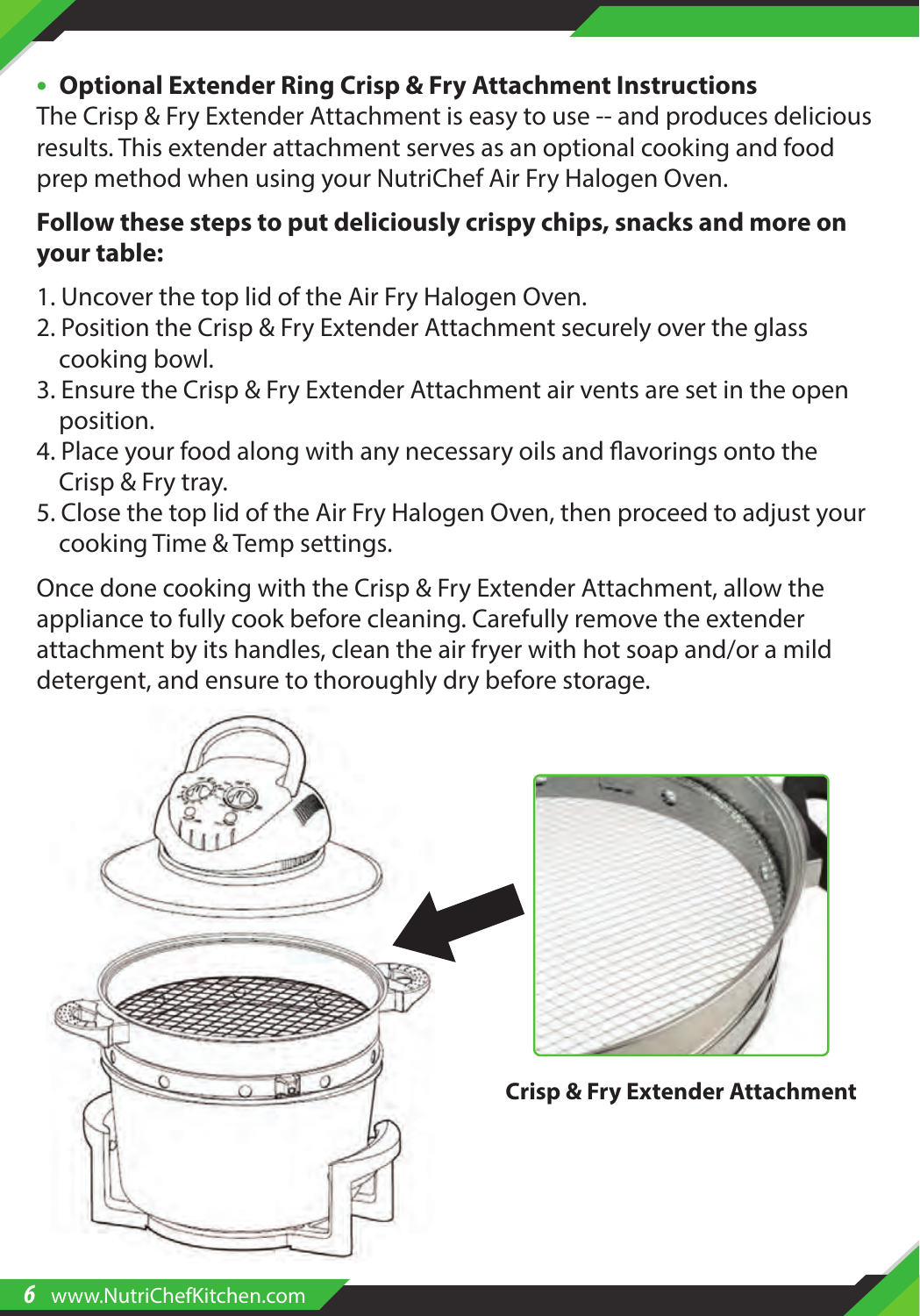- **• Warning and Guidelines**
- Remember to distribute food evenly in the convection oven to ensure an even flow of air all around the food.
- The first time you try a recipe, check the cooking process through tempered glass bowl as the looking time of the convection oven is short.
- Since it is practical to place food directly on the wire rack, you may want to spray it with a non-stick spray to avoid sticking.
- The convection oven is self—cleaning. Simply put 2" of water in the bottom and set temperature at 100 for 10-12 minutes.
- For a very dirty oven, add some detergent to the water and wipe the stains if needed.
- **• Selected Recipes**

#### **Lobster**

#### **Ingredients:**

#### *Lobster 1 kg, gingerjuice, salt, sugar, liquor, pepper*

Preserve the lobster in salt for about 10-15 minutes, then put them in the convection oven and cook 12-15 min with temperature of 284 - 320°F.

#### **Crispy Chicken**

#### **Ingredients:**

*Chicken, a little starch, some wine, malt sugar, honey, vinegar, warm water*

- 1. Wash and clean the chicken with boiling water and then with cold water immediately.
- 2. Mix the starch, melt sugar, honey and vinegar with some water. Apply the mixture to the chicken with a brush several times. When the chicken dries, put it into the convection oven.
- 3. Bake the chicken 20 min with a temperature of 302 392°F. Then apply the mixture again and bake 10 min in low temperature.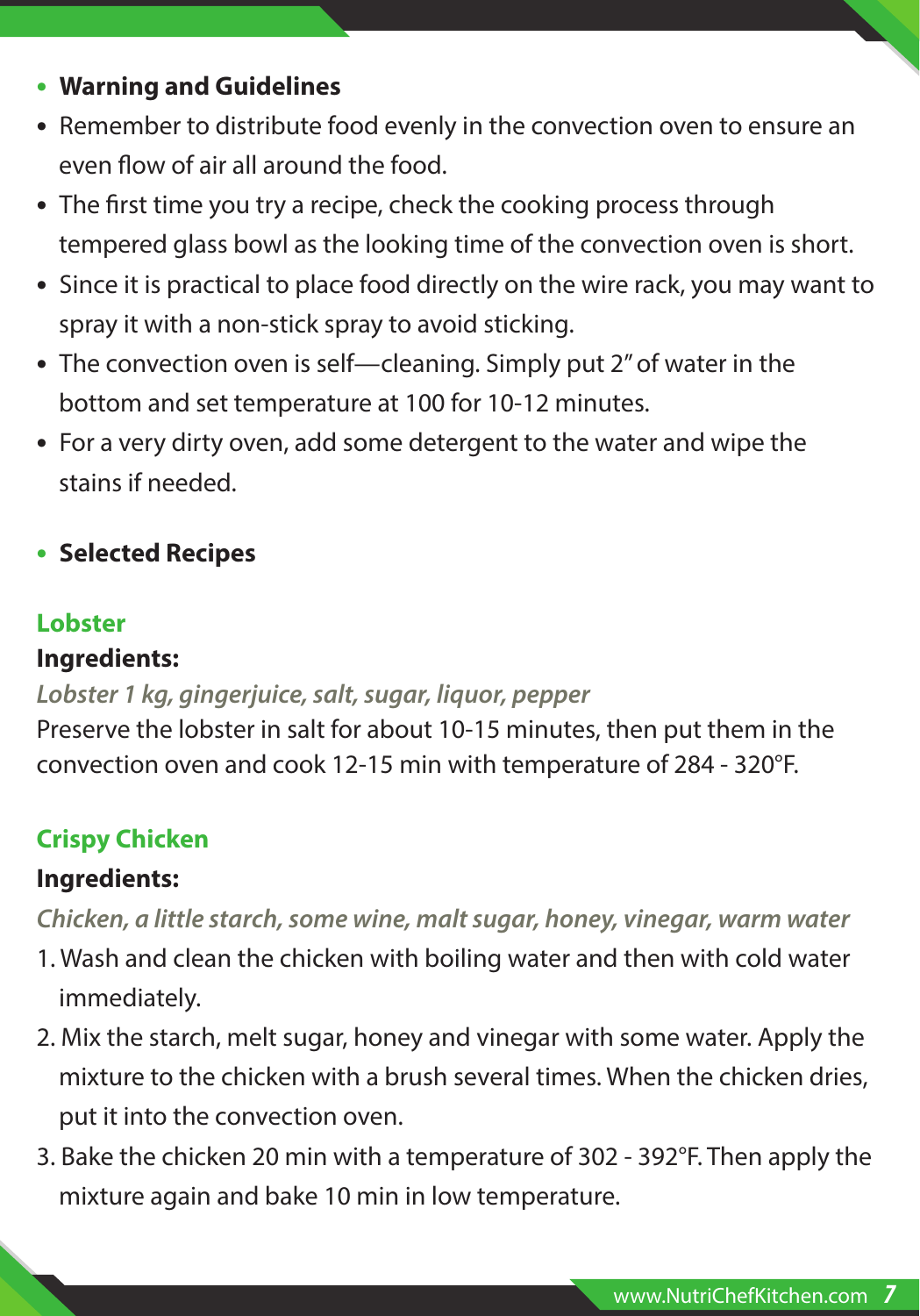#### **• Reference for Cooking**

| <b>Food</b>          | <b>Time</b> | <b>Temperature</b> |
|----------------------|-------------|--------------------|
| Chicken              | 30-40 min   | 466°F - 482°F      |
| Fish                 | 10-15 min   | 266°F - 302°F      |
| Cake                 | 10-12 min   | 284°F - 320°F      |
| Lobster              | 12-15 min   | 284°F - 320°F      |
| Shrimp               | $10-12$ min | 302°F - 365°F      |
| Sausage              | 10-13 min   | 348°F - 302°F      |
| Peanut               | 10-15 min   | 284°F - 320°F      |
| Roasted bread        | 8-10 min    | 248°F - 320°F      |
| Potato               | 12-15 min   | 365°F - 392°F      |
| Chicken wings        | 15-20 min   | 302°F - 365°F      |
| Crab                 | 10-13 min   | 284°F - 320°F      |
| Hotdogs              | $5-8$ min   | 374°F - 410°F      |
| <b>BBQ Spareribs</b> | 18-20 min   | 428°F - 464°F      |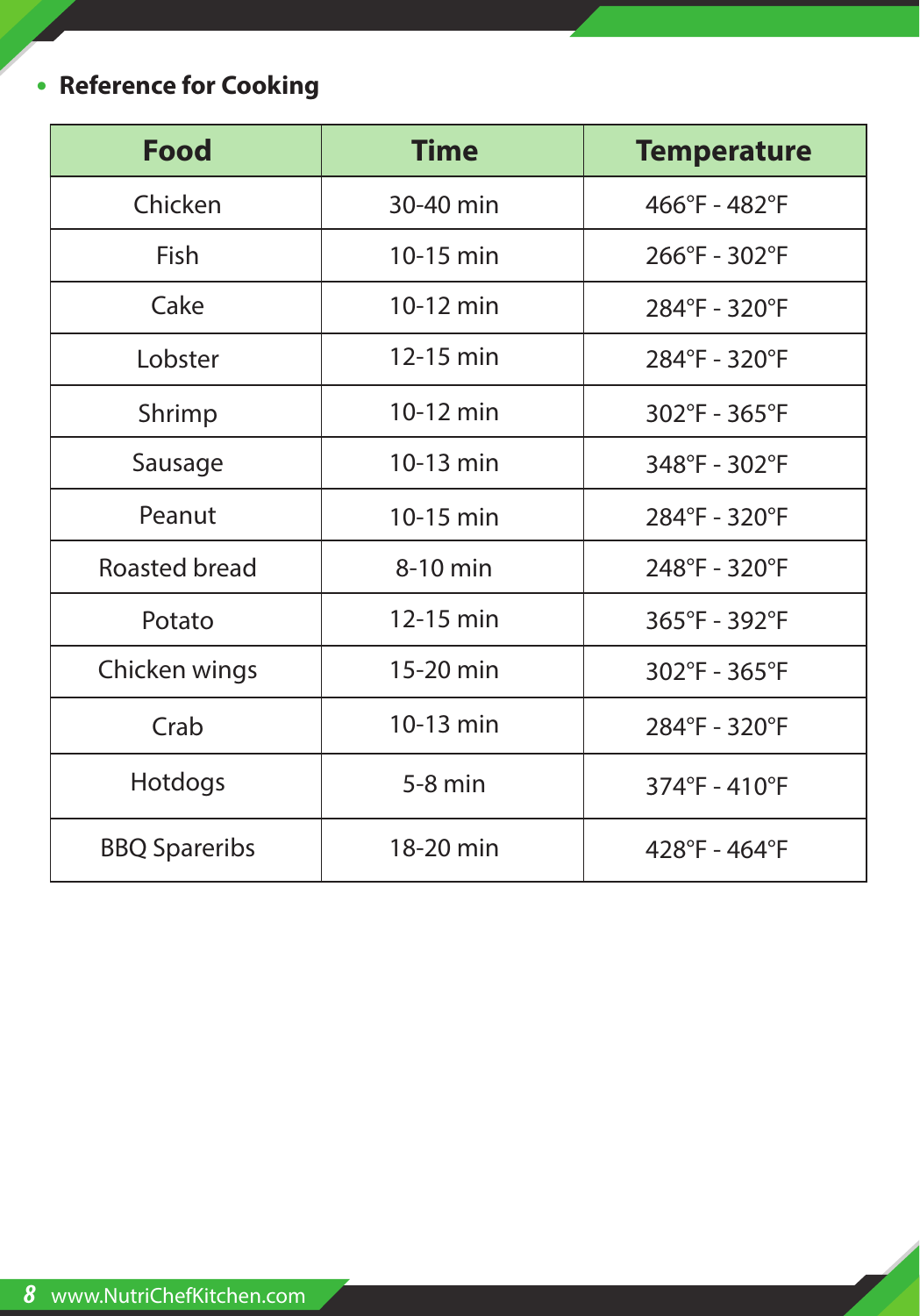#### **PKAIRFR48 HALOGEN OVEN AIR-FRYER**

**Infrared Convection Cooker, Healthy Kitchen Countertop Cooking**

#### **Features:**

- **•** Next-Generation Style & Hassle-Free Kitchen Cooker
- **•** Laboratory Tested to Prepare Healthier Meals, Quicker!
- **•** Ability to Defrost, Broil, Roast, Bake, Steam, Grill & BBQ
- **•** Air-Frying Made Easy: Insert Food, Set the Time & Temp
- Achieve Tasty & Low Fat Foods with Benefits
- **•** Convenient See-Through 360° View Glass Lid Cover
- **•** Rapid Air Circulation for Even Cooking All Around
- Prepares Significantly Healthier Foods Than Traditional Frying
- **•** Stain Resistant & Easy-to-Clean Stainless Steel Cooking Bowl
- **•** Rotary Controls: Adjustable Time & Temperature Settings
- **•** Removable Bowl for Cleaning & Serving
- **•** Convection Oven-Style Vortex Fan
- **•** Safe for Use on Any Counter / Kitchen-Top
- Built-in Safety: Automatic Power-Off Feature
- **•** Prepare Great Tasting Crispy Skins, Perfect for Fries
- **•** Excellent for Chicken, Steak, Ribs, Fish, Shrimp & More

#### **What's in the Box:**

- **•** Air Fryer
- **•** Cooking Tray
- **•** Food Racks

#### **Technical Specs:**

- **•** High Powered Heating Element: 1200 Watt
- **•** Cooking Bowl Capacity: 13+ Quarts
- **•** Temperature Settings: 149° 482° Degrees Fahrenheit
- **•** Max Cook Time Setting: 60 Minutes
- **•** Cooking Bowl Size (L x H): 13.0'' x 6.7'' -inches
- **•** Construction Material: Engineered ABS, Ceramic Glass
- **•** Power Cord Length: 3.3' Ft.
- **•** Power: 120V

#### **Questions? Issues?**

We are here to help! Phone: **(1) 718-535-1800** Email: **support@pyleusa.com**